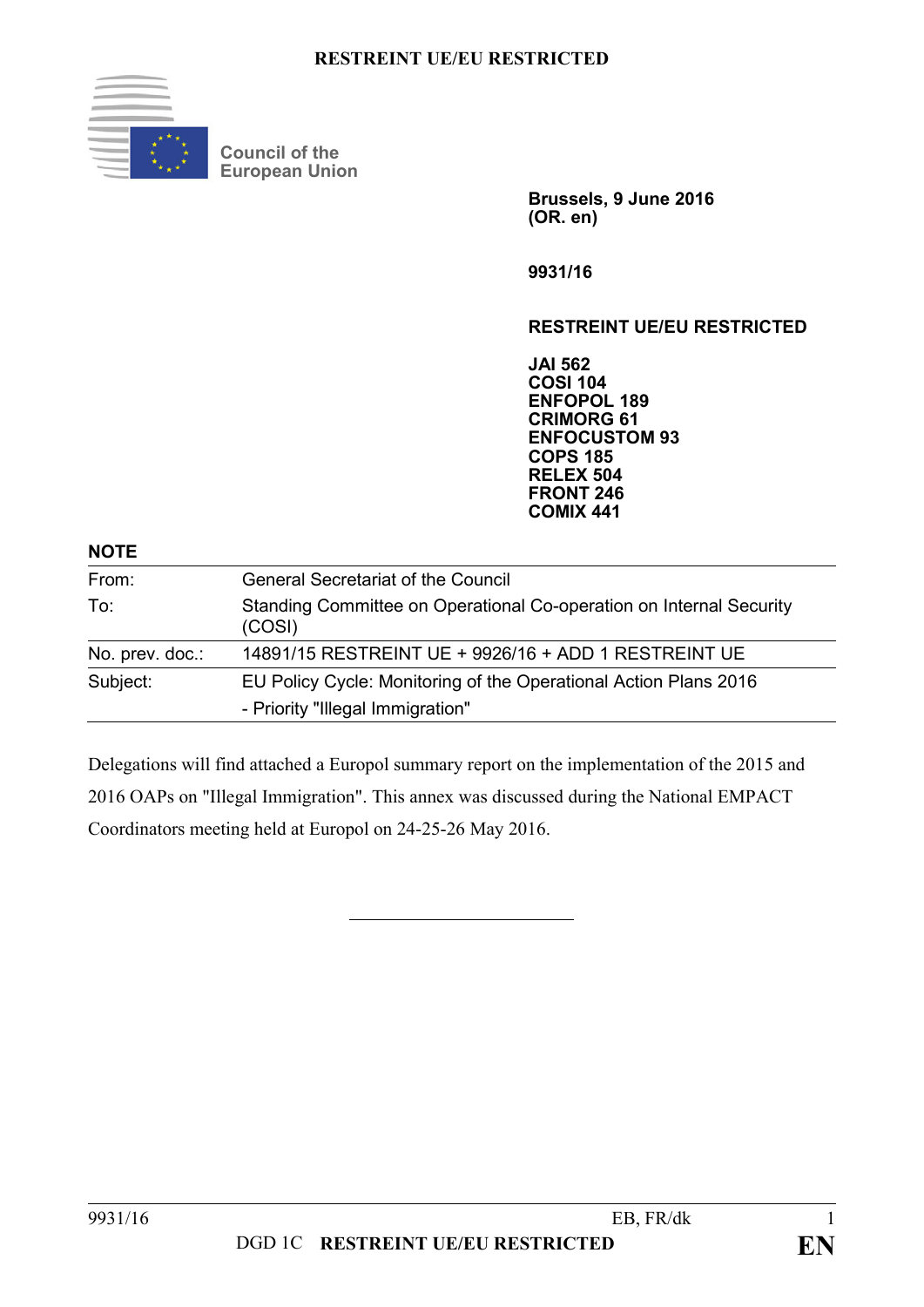

#### EU Policy Cycle for organised and serious international crime

**Europol's findings, May 2016** 

### **5 Priority Reporting**

This section of the report takes an in-depth look at the Operational Action Plan on "Illegal" Immigration", including the progress made since October 2015 in implementing the 2015 OAPs and the start made in implementing the 2016 OAPs.

### A - Facilitated Illegal Immigration.

The migration crisis in Europe has led to a number of initiatives being launched that are coordinated through the EMPACT project, these include the setting up of JOT MARE, and also other new initiatives.

European Migrant Smuggling Centre (EMSC) was launched by Europol in response to the call from the Council in November 2015 to "strengthen Europol's capacity to support Member States in better preventing and fighting against migrant smuggling". It was formally launched on 22 February 2016. The goal of the Centre is to proactively support Member States in dismantling criminal networks involved in organised migrant smuggling. The Centre will focus on geographical criminal hotspots, and will build a better capability across the European Union to fight people smuggling networks

The Europol Monitoring Team (EPMT) was created in September 2015 to monitor migrant flows and daily briefings are held with the MS' liaison officers at Europol and both daily and weekly reports are produced.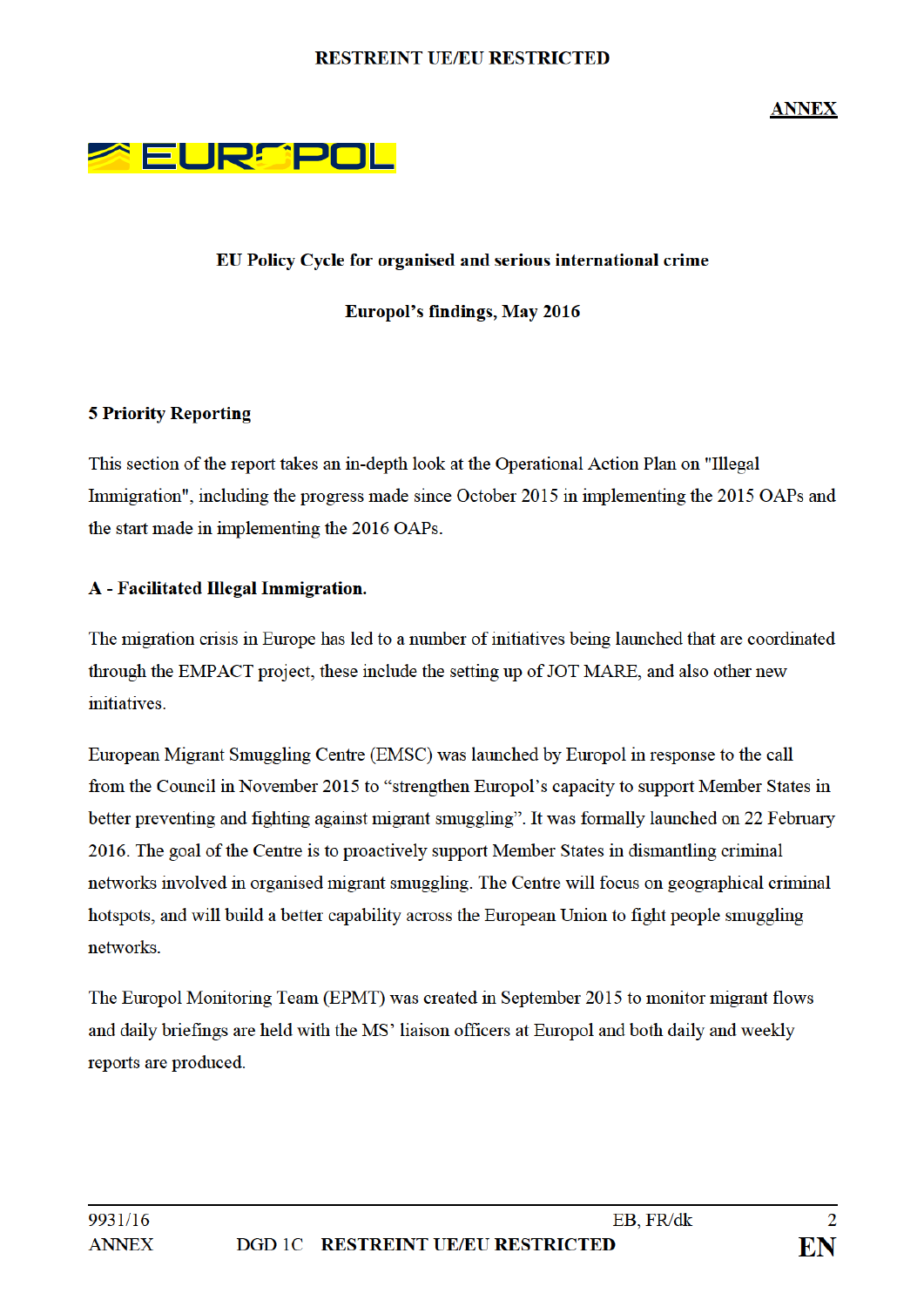Europol's Internet Referral Unit (IRU) is tasked with monitoring social media accounts used to facilitate irregular migration. (Intelligence Notification: The use of Facebook in relation to Facilitated Illegal Immigration into Europe across the Mediterranean and Aegean Seas".)

In 2015 the FII priority had 21 actions supported by two EMPACT grants, (France as main beneficiary with EUR 178,487, Austria as main beneficiary with EUR 174.985). The Grant Agreements were finalised on 5 and 8 June 2015, respectively, at the end of the year the implementation rates were 11% & 9%. The beneficiaries have requested amendments to continue spending the grant monies on 2015 actions up to 31 December 2016.

At the October 2015 reporting 6 actions were successfully completed, 1 was cancelled so 15 actions were still "live" including 8 "operational" actions. At the May 2016 reporting 11 actions are successfully completed, 4 continue, 2 are not completed, 1 is cancelled and the status of 2 is unclear; substantial progress has been made.

The final statistics for 2015 indicate that the number of contributions to FP Checkpoint reached 8815, a 78% increase on the previous year. There are significant operational results to report. Operation Tantaluf addressed an OCG comprised of Czech & Albanian nationals responsible for smuggling more than 100 irregular migrants, mainly Albanian nationals, to the UK. In an action 24-26 October 6 EAWs were executed, with 8 arrests and 10 houses searched.

Operation Mahmoud/Jamal targeted an OCG smuggling mainly Syrian irregular migrants to the EU from TR, via EL, FYROM, RS, HU, AT DE and onwards. The group is believed to have smuggled more than 100 per day, with earnings of nearly  $\epsilon$ 10m and has been active since 2013. An action on 2 December led to 23 arrests, including the main target.

Action 5.3 JOT MARE continues to focus on developing intelligence and supporting law enforcement action targeting OCGs involved in maritime smuggling and subsequent secondary movements. The Vessels of Interest list now contains more than 50 vessels.